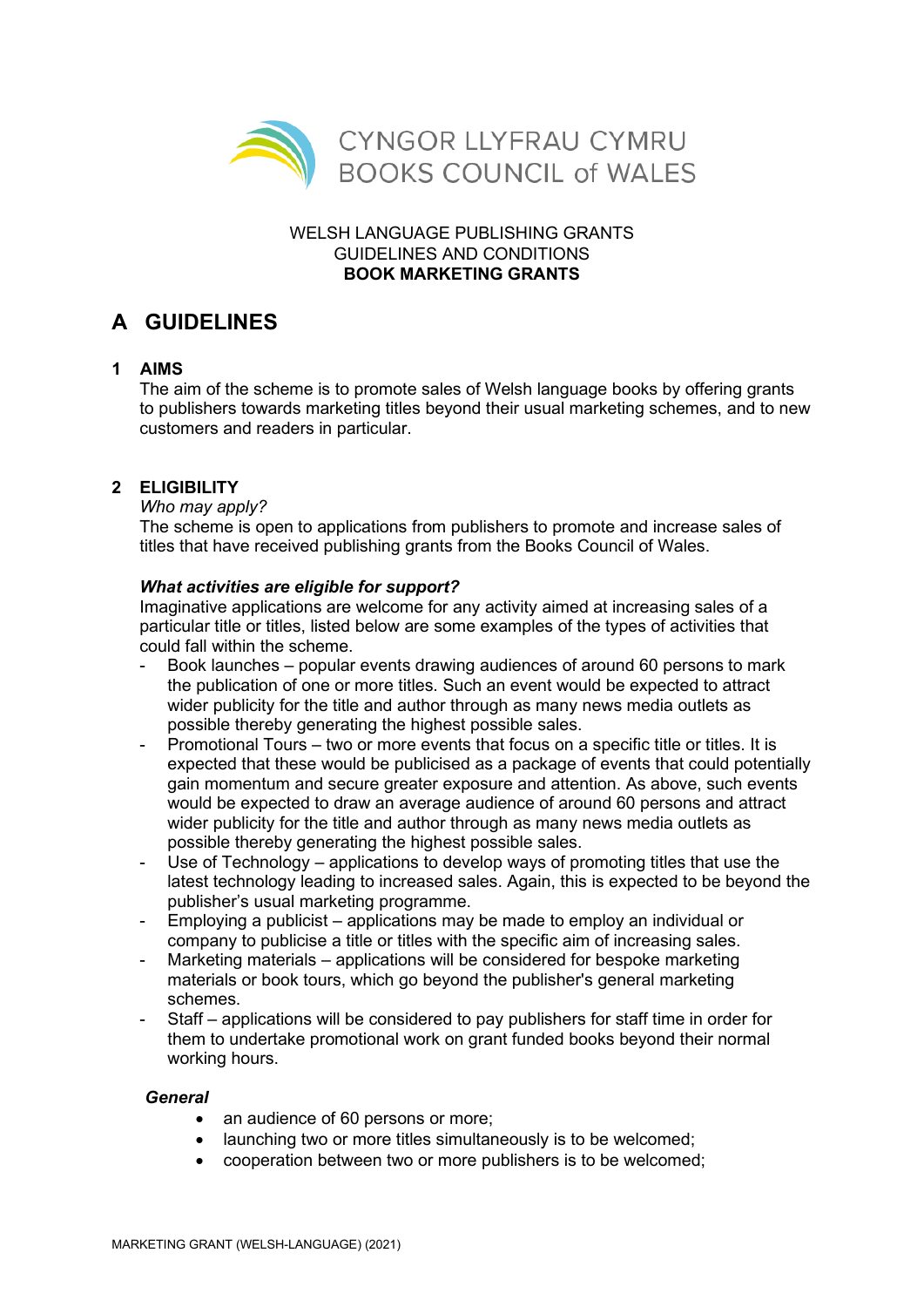- applications are welcomed to publicise books for Welsh learners, adults, children and young people;
- when launching titles publishers are encouraged to take advantage of preexisting events e.g. a festival, conference or young farmers rally etc;
- plans outlined in the application to ensure television coverage will be viewed favourably;
- there will be an expectation for titles to be sold by a recognised bookseller, and the bookseller must receive those books through the Books Council of Wales's Distribution Centre;
- in respect of employing a publicist, applicants will be required to show evidence of the individual/company's publicising experience;
- in respect of printed materials, the Council will not be prepared to spend significant amounts on leaflets and posters;
- a subsidy of no more than £1.50 per head can be allowed for any drink and refreshments provided.

## **3 ASSESSMENT CRITERIA AND PRIORITIES**

Emphasis will be placed on the following elements when assessing applications

- priority will be given to schemes that are likely to achieve the greatest impact in terms of sales;
- the aim should be to attract new buyers wherever possible;
- it is important to choose titles that are suitable for promotion, that would benefit from marketing;
- added value: publishers must demonstrate how the proposed marketing schemes add to the basic marketing work planned for each title;
- added value: publishers must demonstrate how the proposed marketing schemes add to current services offered by the Books Council of Wales, e.g. Gwales and the seasonal advertising campaigns;
- emphasis will be placed on applications that feature a variety of mass media and social media as part of the scheme.

### **4 THE GRANT**

A grant will be offered of up to 75% of allowable costs. An application can therefore be submitted for projects up to £1,000 of allowable costs and financial support of up to £750 per title can be offered. Publishers should also be aware that it is possible to combine more than one title to submit an application for up to £1000 per title.

Publishers are expected to undertake basic marketing of the title and bear the costs of such marketing. This involves:

- arranging and paying for their own staff and the author/editor to be present at an event;
- basic advertising in community newspapers etc;
- printing invitations, posters (particularly in the case of printers-publishers);
- issuing press releases and organising publicity on Facebook and Twitter.

(In the case of promotional **tours** use of the grant to support this type of activity could be considered.)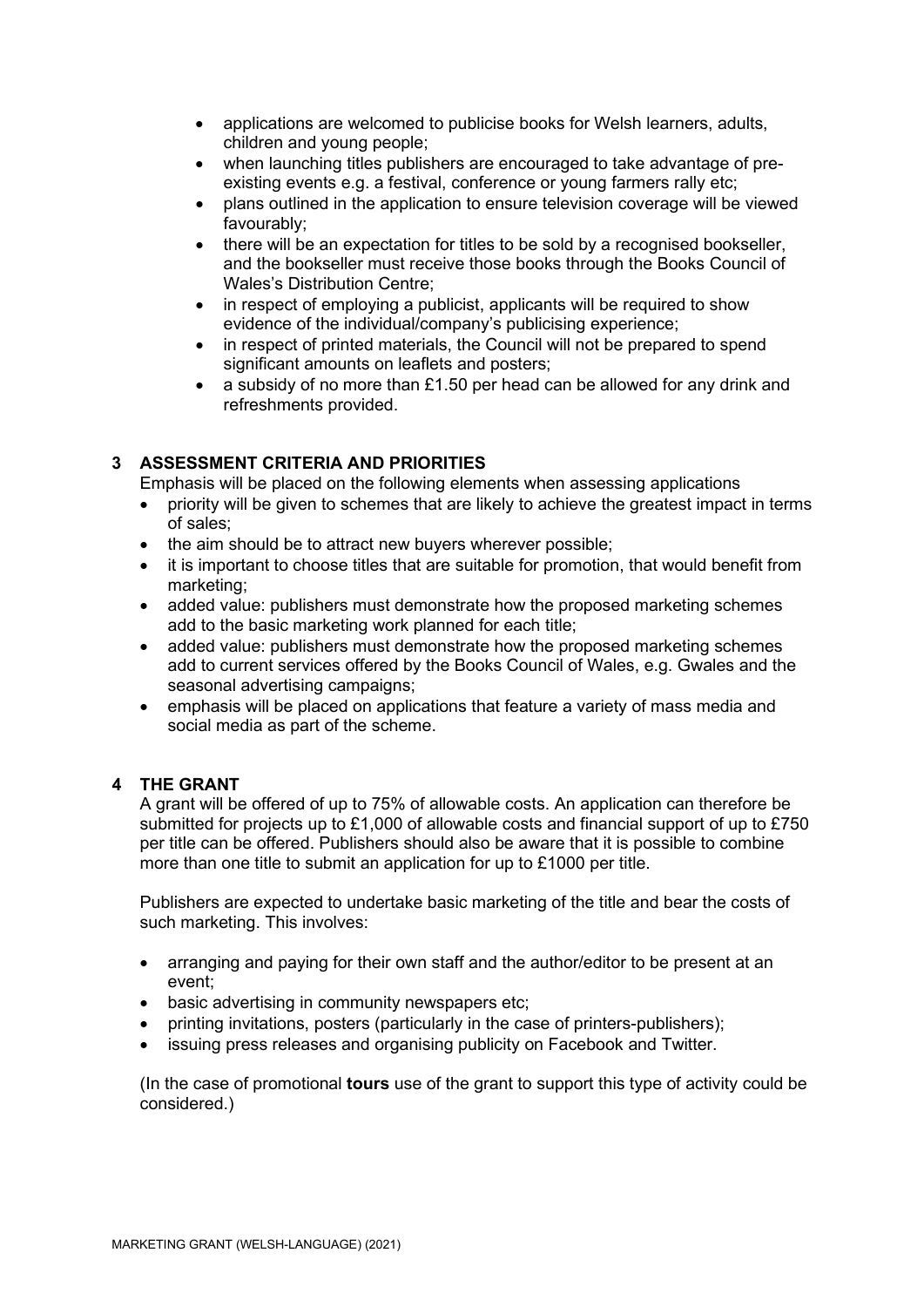#### **5 APPLICATION PROCEDURE AND TIMETABLE**

We would encourage publishers to make applications for a period of marketing activity, rather than submitting an application for each title. Applications are therefore invited for a specific period and those applications will be discussed at the Welsh Language Publishing Development Sub-Committee. Naturally it may be possible to modify these schemes at a later date if required, and the Council would be prepared to consider some applications between Sub-Committees. However, the emphasis will be on considering applications for marketing a package of titles published over a specific period.

In exceptional cases applications between meetings may be considered and confirmed at the following formal meeting. Meetings are held regularly (at least bi-monthly). Publishers are notified of exact dates in advance and information is also posted on the web.

Applications can be made between Sub-Committee meetings by submitting them to Officers and Officers may approve a marketing grant of up to £400. These decisions are formally reported at the full meetings of the Publication Development Sub-Committee.

#### **6 PAYMENT OF GRANTS**

The grant can be claimed by sending in the appropriate claim form.

Claims should match applications with as much detail as possible of expenditure items. Any variations should be discussed with Books Council of Wales officers with any variations noted on the claim form.

Each marketing grant is expected to be claimed within three months of the event (or the last in a series of events.) In the event of failure to do so, the Council reserves the right to cancel the grant.

Claim forms can be obtained using the contact details at the end of this policy.

### **7 MONITORING AND EVALUATION OF WORK FUNDED**

When monitoring and evaluating the success of events the following will be considered:

- Sales at the event;
- Numbers attending**;**
- Attention given to the event by both mass media and social media;
- Added value beyond the publisher's and the Books Council of Wales's marketing programmes.

In addition:

• Accompanying evidence of an increase in sales over time may be beneficial for future applications.